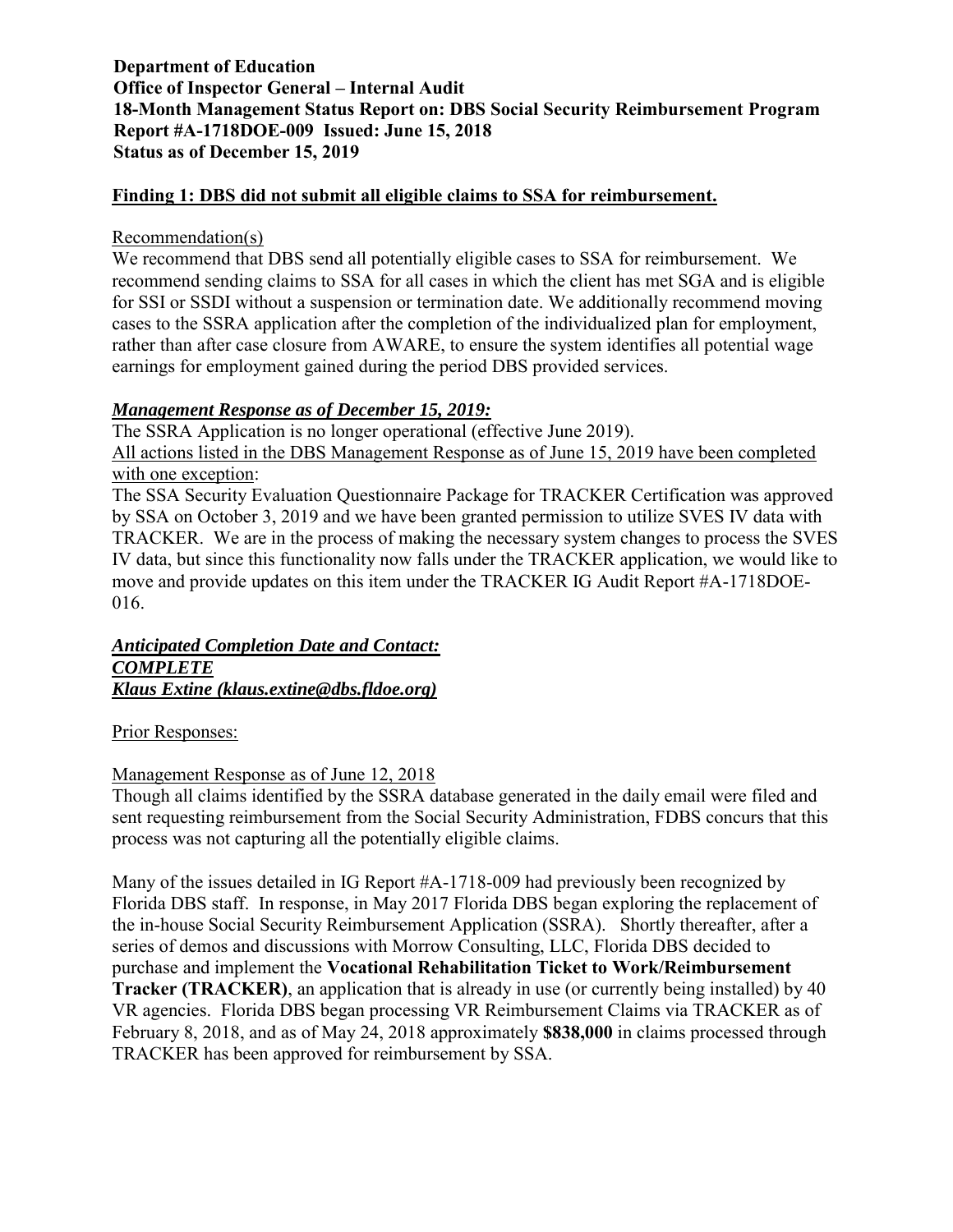In regards to the listed recommendations, TRACKER connects to our AWARE case management system and to external data sources like Unemployment Insurance (UI) wage records and the State Verification and Exchange System (SVES). This information is used to determine when cases have met the requirements for Reimbursement payments and when they should be submitted via the SSA Portal. A weekly process copies case information from AWARE to TRACKER after the completion of the individualized plan for employment (IPE). This weekly process also updates expenditure information for each case in TRACKER. Pending approval from the Social Security Administration Office of Information Security to import and utilize SVES data in TRACKER, Florida DBS is currently submitting all VR Reimbursement claims that have met SGA without taking into consideration SSI or SSDI benefits. Upon receiving approval to utilize SVES data in TRACKER, Florida DBS will make the determination on whether to continue submitting all VR Reimbursement claims based only on the achievement of SGA or whether to also consider SSI and SSDI benefit information. TRACKER currently tracks cases for a period of 8 years, unlike SSRA which would prematurely 'expire' cases when certain milestones were not met.

#### Management Response as of December 15, 2018

Florida DBS began processing VR Reimbursement Claims via TRACKER as of February 8, 2018, and as of November 20, 2018, sixty-one (61) claims in the amount of **\$1,595,306.50** have been processed via TRACKER and approved for reimbursement by SSA.

Florida DBS is continuing to learn the complexities of the VR Reimbursement process and the TRACKER application. Our goal is to submit 100% of all eligible reimbursement claims, and we fully expect to reach that goal as our knowledge and processes continue to improve.

We recently discovered that TRACKER cannot be configured to create a claim based solely upon the achievement of 9 months of SGA as we previously thought. We have learned that TRACKER will not create a claim if the receipt of SSI/SSDI benefits is not indicated for the client in TRACKER. Since we have not yet been certified to use the SVES data file (which contains SSI/SSDI benefit information), there is a possibility of missing eligible claims if SSI/SSDI benefit information is not accurately recorded in the AWARE Case Management system.

Florida DBS will complete the following actions to ensure that SSI/SSDI information is accurately recorded in TRACKER so that all eligible claims can be accurately identified:

- Instruct all staff to accurately record SSI/SSDI benefit information in AWARE which will then be copied to TRACKER.
- Complete and submit all required paperwork to SSA by January 1, 2019 to initiate the Federal Certification process of the TRACKER application to use the SVES file.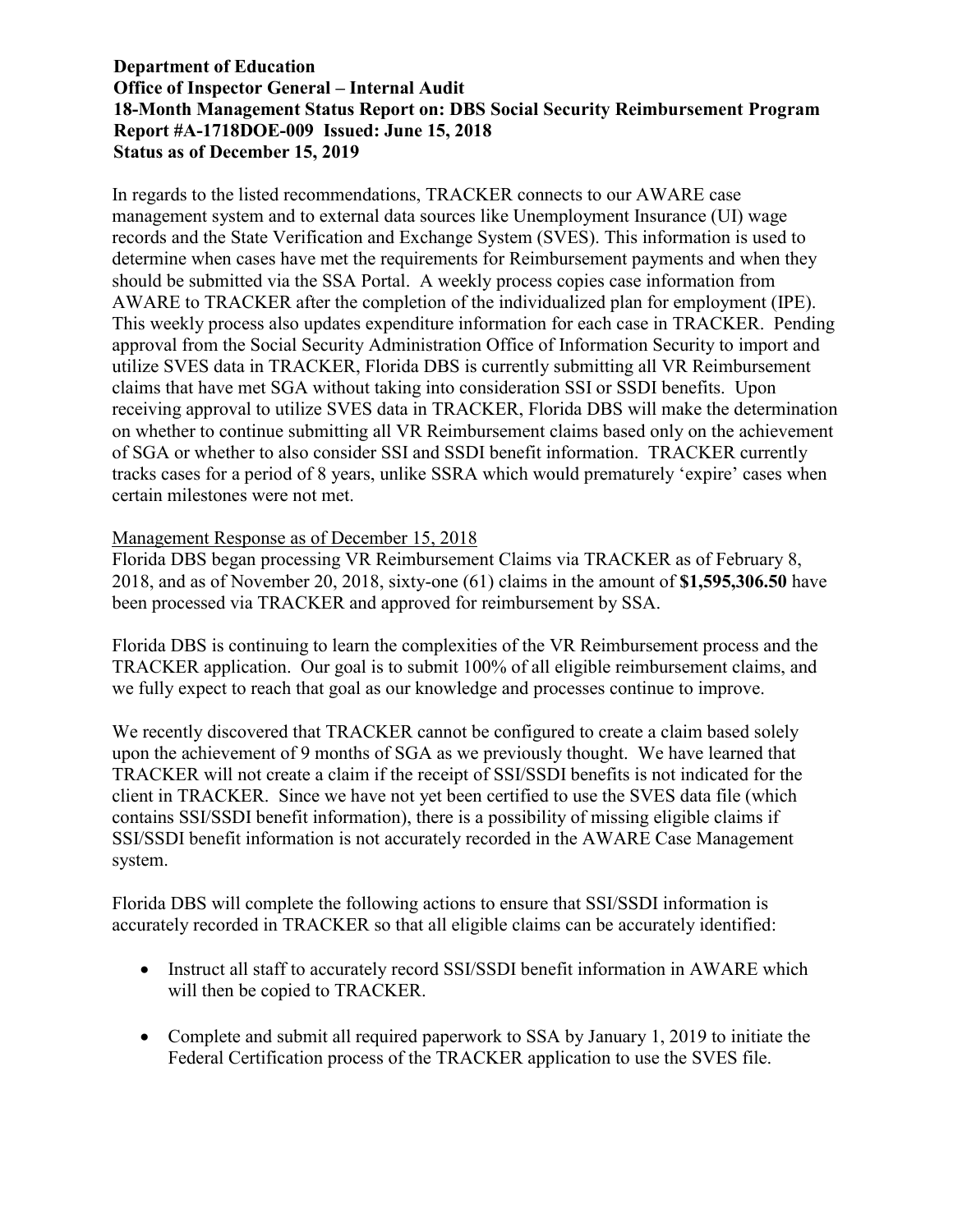Schedule a monthly submission of an 'IN-USE' file from TRACKER to the SSA Portal. The 'IN-USE' Response file from SSA must then be imported into TRACKER to flag cases that are currently receiving SSA benefits.

Run a query to identify all cases that have achieved 9 months SGA within the last two years and submit for reimbursement if no claim has previously been submitted. Continue to run this process each quarter until all actions previously listed have been completed.

#### *Anticipated Completion:* 01/31/19

#### Management Response as of June 15, 2019

Florida DBS discontinued the use of the SSRA application to process VR Reimbursement Claims as of February 8, 2018. At that time, Florida DBS began processing VR Reimbursement Claims via TRACKER, and as of June 3, 2019, ninety-five (95) claims in the amount of **\$2,316,886.38** have been successfully processed via TRACKER and approved for reimbursement by SSA. Since SSRA is no longer used to process VR Reimbursement Claims, Florida DBS is now concentrating on addressing the findings of the IG Audit of TRACKER (**Report #A-1718DOE-016 Issued February 2019**).

The Social Security Administration (SSA) conducted one final on-site audit of the SSRA application on April 17, 2019. Subsequently, SSA has been notified that FL DBS is officially shutting down and archiving the SSRA application and all corresponding databases (effective June 2019) since the application is no longer being used to process VR Reimbursement Claims.

Upon completion of the SSA SSRA Audit, FL DBS completed the SSA Security Evaluation Questionnaire Package for TRACKER CERTIFICATION and submitted to SSA on 5/27/2019. An on-site TRACKER certification visit by SSA has been tentatively scheduled for September 2019 (although an exact date has not yet been determined).

FL DBS has reminded all staff to accurately record SSI/SSDI benefit information in AWARE. FL DBS is also executing the "IN-USE" file process between TRACKER and the SSA Portal to flag cases that are currently receiving SSA benefits. Per discussions with SSA, upon final certification of TRACKER by SSA, FL DBS will resume the weekly processing of SVES IV data. FL DBS will test both the SVES IV DATA REQUEST and SVES IV DATA RESPONSE processes from within our TEST TRACKER environment. At the completion of testing, FL DBS will resume both processes in our PRODUCTION TRACKER environment.

FL DBS has developed a query to help identify cases that have achieved 9 months SGA since Quarter 1 of 2017, and has started the process of submitting claims for reimbursement if no claim has previously been submitted for the identified cases. Claims will be submitted strictly on the achievement of 9 months SGA; all other qualifying criteria will not be considered. Any case identified with a 9 month SGA Achievement since QUARTER 1 of 2018 for which no claim has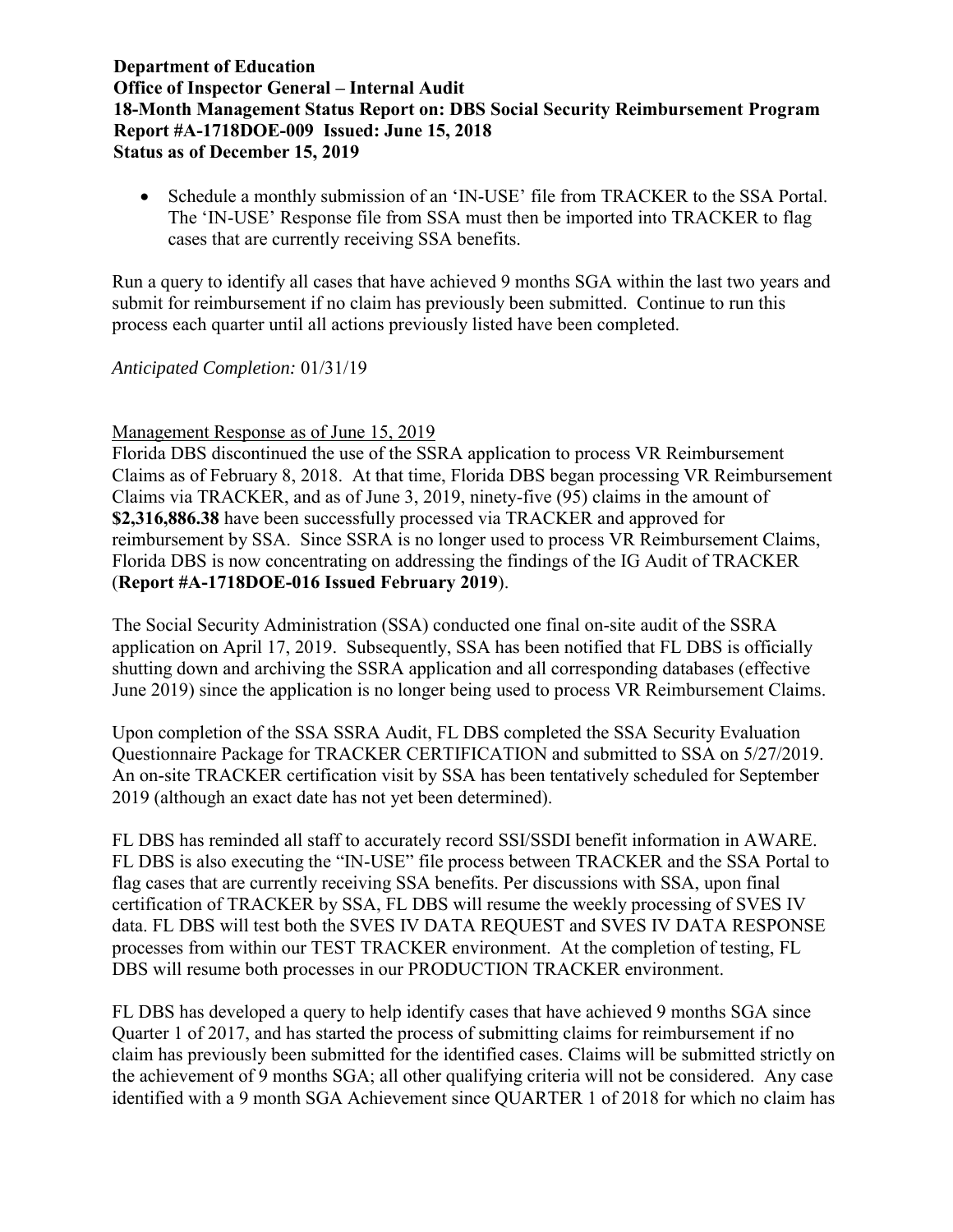previously been created will be closely examined to determine why a claim was not created by TRACKER. Any potential deficiencies of TRACKER in identifying all eligible claims to SSA for reimbursement will be addressed with J Morrow. FL DBS will also execute this query each Quarter after TRACKER has identified all Claim Reimbursements for that same Quarter. All potential claims identified by the FL DBS query will be compared to the potential claims identified by TRACKER. Any discrepancies between FL DBS query results and TRACKER will be examined and discussed with J Morrow.

*Anticipated Completion:* 12/31/2019

### **Finding 2: DBS did not receive any reimbursement payments during Federal Fiscal year 2016-2017.**

#### Recommendation(s)

We recommend DBS ensure all potentially eligible claims are submitted to SSA for reimbursement in a timely manner. If difficulties in submitting claims occur, DBS should immediately contact SSA, document the communication and resolution, and resubmit the claims.

#### *Management Response as of December 15, 2019:*

The SSRA Application is no longer operational (effective June 2019). All actions listed in the DBS Management Response as of June 15, 2019 have been completed.

#### *Anticipated Completion Date and Contact: COMPLETE Klaus Extine (klaus.extine@dbs.fldoe.org)*

Prior Responses:

### Management Response as of June 12, 2018

Though all claims identified by the SSRA database generated in the daily email were filed and sent requesting reimbursement from the Social Security Administration, FDBS concurs that this process was not capturing all the potentially eligible claims.

According to SSA Vocational Rehabilitation monthly calls, SSA was only accepting individual cases through the portal access point, which has not functioning properly in the SSA portal as of the initial go live date in Fall 2016. Though SSA stated that paper copies of request for reimbursements would not be accepted, FDBS had no other choice but to submit paper copies due to the non-functioning online portal for individual case entry. During the time period of this audit, FDBS was not able to produce batch formatting for submission due to the constraints with the SSRA Database system. As a result of SSA no longer accepting paper copies, several states that were not able to submit via batch processing, were not able to apply for cost reimbursement. This led FDBS to the implementation of the new Reimbursement TRACKER system.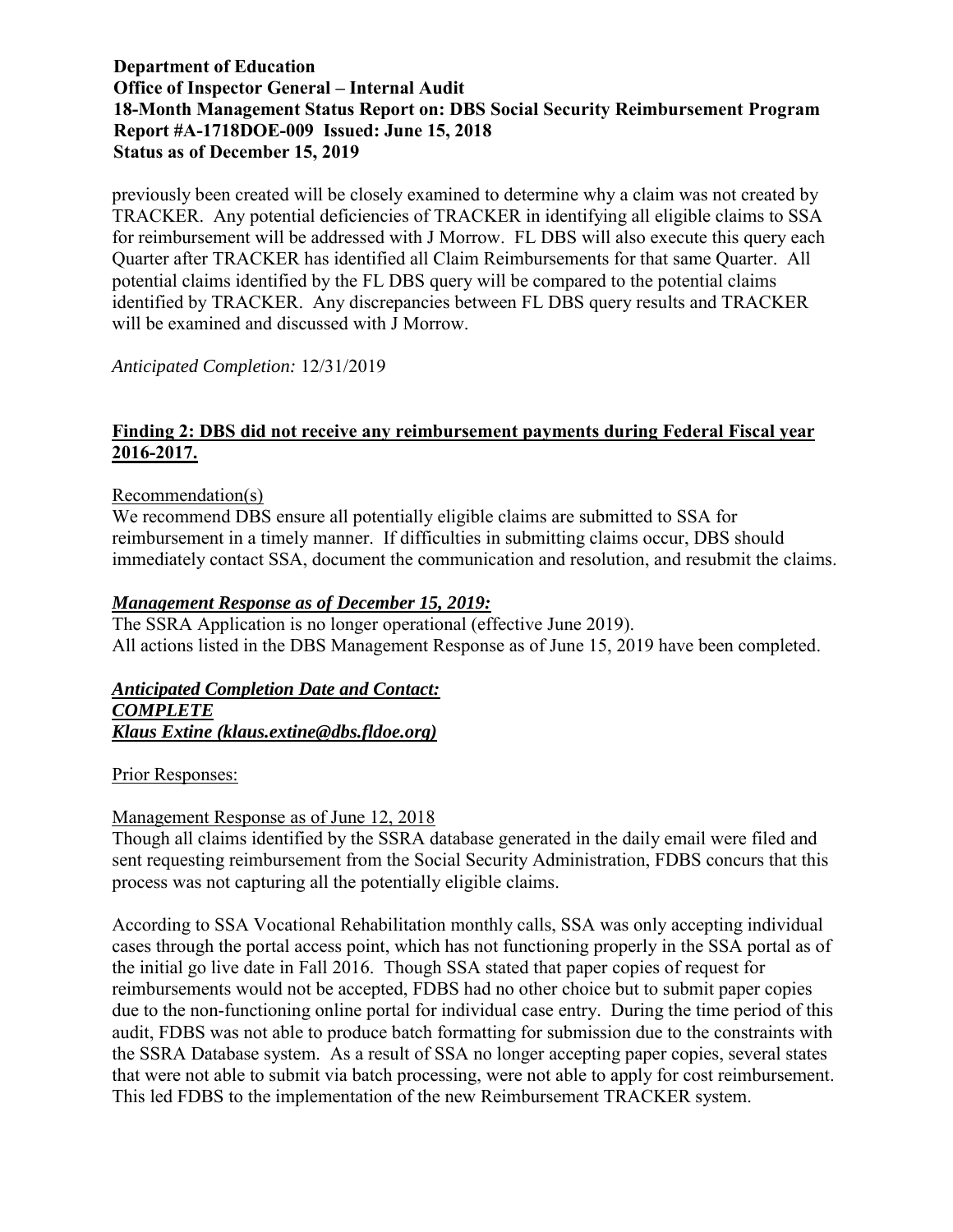TRACKER provides a user-friendly interface that guides the user through the complex tasks involved in processing a VR Reimbursement claim. It provides feedback, like when processing was last done and when it should be performed next. It displays how many claims are outstanding and how long they have been outstanding. The system's payment processing algorithms pick out all the claims that have met the requirements for Reimbursement and exclude those that have been submitted in the past or are not eligible for a variety of other reasons. It also applies warnings to claims that are at higher risk of being rejected allowing you to quickly determine which cases to submit or reject during the claim verification process. All claims to be submitted to SSA for reimbursement are loaded to a batch file which can then be uploaded for processing via the SSA Portal. Florida DBS is encouraged to contact the VR Helpdesk via email for any difficulties in submitting claims electronically via the SSA Portal. All applicable correspondence with the VR Helpdesk can be copied and documented as a NOTE on the CLAIMS DETAILS TAB in TRACKER. Since the implementation of TRACKER, a total of six (6) claims initially denied by SSA were filed for Reconsideration via the VR Helpdesk. All six (6) claims were subsequently approved for payment in the amount of **\$120,975.23**.

#### Management Response as of December 15, 2018

Florida DBS recognizes the need for an independent process that verifies all potentially eligible claims have been identified by TRACKER in a timely manner. This process should also verify that all identified claims were submitted to SSA in a timely manner. We are in the early stages of gathering requirements for this process.

#### *Anticipated Completion:* 03/30/19

#### Management Response as of June 15, 2019

FL DBS has developed a query to help identify cases that have achieved 9 months SGA. FL DBS will begin executing this query each Quarter after TRACKER has identified all Claim Reimbursements for that same Quarter. All potential claims identified by the FL DBS query will be compared to the potential claims identified by TRACKER. Any discrepancies between FL DBS query results and TRACKER will be examined and discussed with J Morrow.

*Anticipated Completion:* 12/31/2019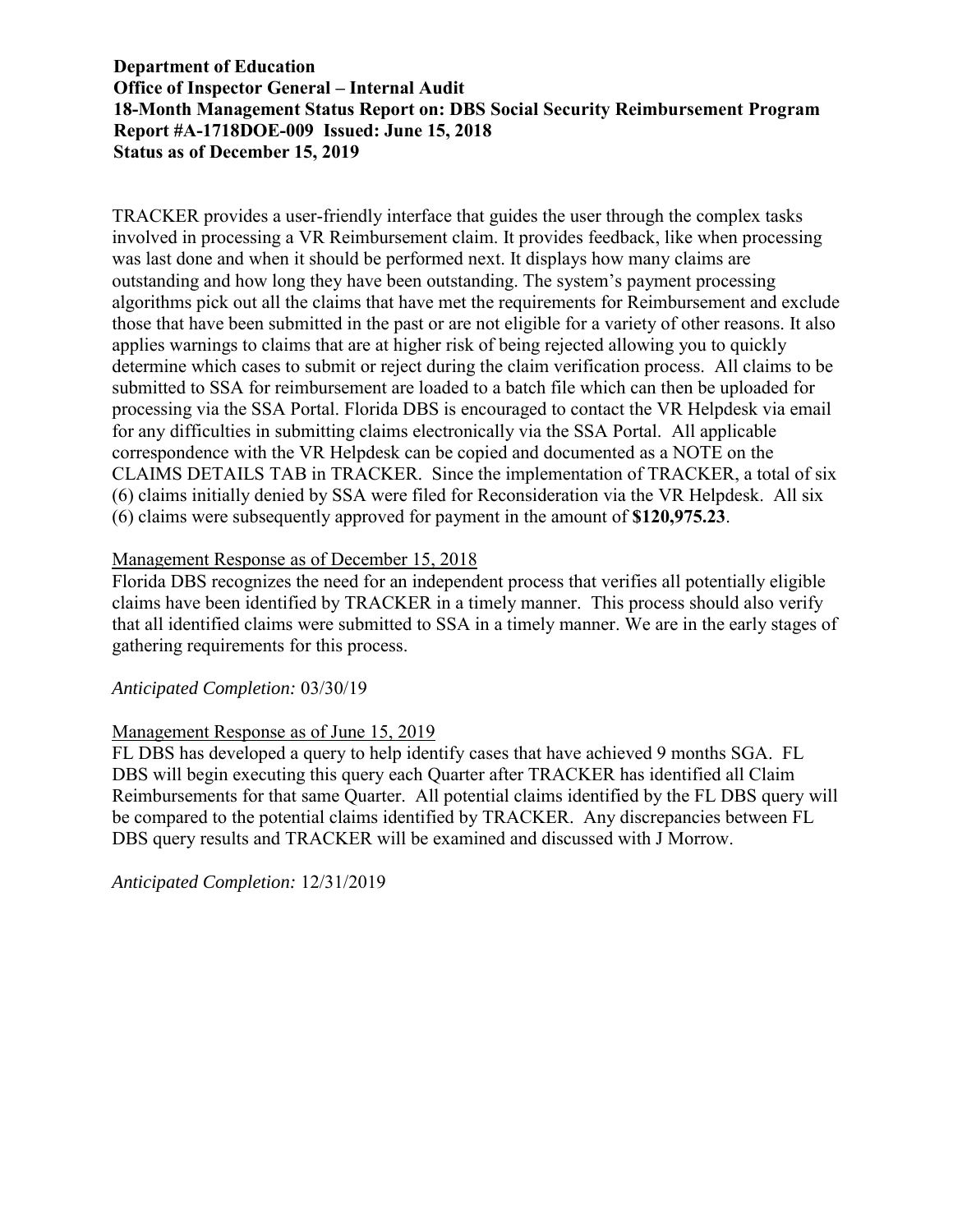### **Finding 3: DBS submitted reimbursement claims after the submission deadline and did not effectively track claim submissions for reimbursement payment.**

#### Recommendation(s)

We recommend DBS enhance its tracking of all outstanding submissions and ensure the SSA system and the internal tracking spreadsheets align. We additionally recommend DBS retain all SSA determination letters and track the status of submissions in the reimbursement program, to ensure all staff are aware of the current claim status and DBS files or resubmits claims in a timely manner.

#### *Management Response as of December 15, 2019:*

The SSRA Application is no longer operational (effective June 2019). All actions listed in the DBS Management Response as of June 15, 2019 have been completed.

#### *Anticipated Completion Date and Contact: COMPLETE Klaus Extine (klaus.extine@dbs.fldoe.org)*

Prior Responses:

#### Management Response as of June 12, 2018

Per SSA's communication with FDBS, SSA only communicates results of requests for reimbursement by postal mail. All mail received by the FDBS was retained and provided to auditors, however SSA only provided mailed documentation to FDBS on 61% of the reimbursement requests.

When the system indicated that a batch of applications was due to be submitted, FDBS completed the batch within 2 business days of notification. In many cases, the SSA Reimbursement team did not process the cases timely which resulted in a "submission past the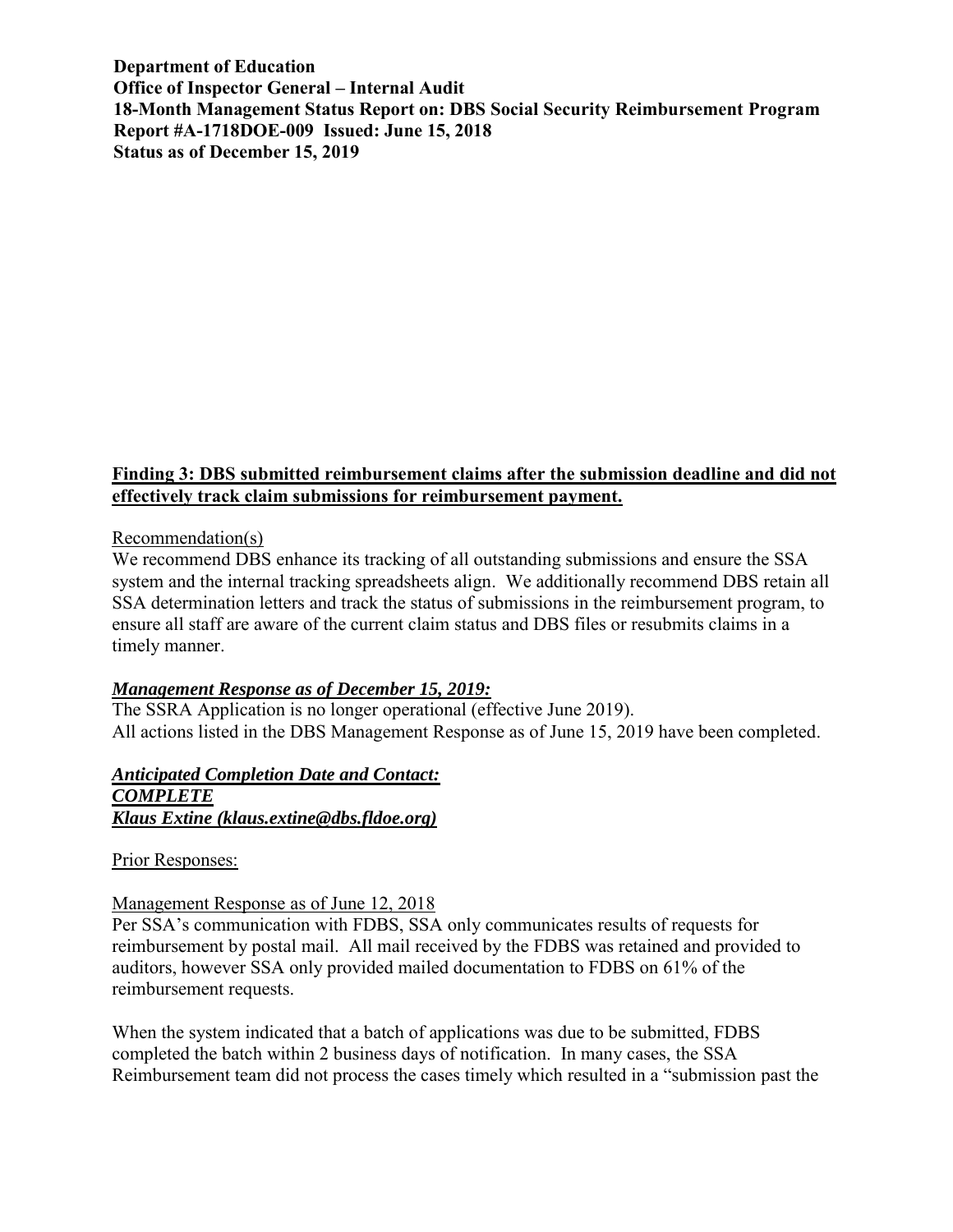deadline" notification. Paper resubmissions to SSA were completed when notified that a claim was denied.

TRACKER includes the ability to generate various reports including REIMBURSEMENT REQUEST, RESPONSE and STATUS Reports to allow tracking of the following information:

- All reimbursement requests submitted electronically via the SSA Portal during the specified time frame.
- The submission date of each reimbursement request.
- Whether or not a response was received from SSA.
- If a response was received, the response date and whether the claim was accepted or rejected.
- The amount requested for reimbursement.
- The amount approved for reimbursement.
- The Action Code and Description for each response.

In addition, the SSA Portal includes the following functionality:

- Upload of claim files to SSA
- View all Pending VR Payments
- View VR Payments Already Made
- Check status of all files uploaded to SSA via the Portal and download the results to import into TRACKER.

All SSA Determination Letters issued since the implementation of TRACKER are scanned to PDF and uploaded to a designated folder on the TRACKER server. In addition, hard copies of the letters are filed. Florida DBS also plans to scan to PDF and store all SSA Determination Letters and correspondence which were issued prior to TRACKER.

# Management Response as of December 15, 2018

Florida DBS continues to learn how to utilize the various tracking and status reports available within TRACKER and on the SSA Portal site to more effectively submit reimbursement claims in a timely manner. We also continue to scan to PDF and store all SSA Determination Letters and correspondence which were issued prior to TRACKER

# *Anticipated Completion:* 06/30/19

# Management Response as of June 15, 2019

Florida DBS continues to learn how to utilize the various tracking and status reports available within TRACKER and on the SSA Portal site to more effectively track the submission and status of all eligible reimbursement claims in a timely manner. All claim reimbursement submissions and reimbursement responses are recorded and tracked by the online SSA Portal and are also